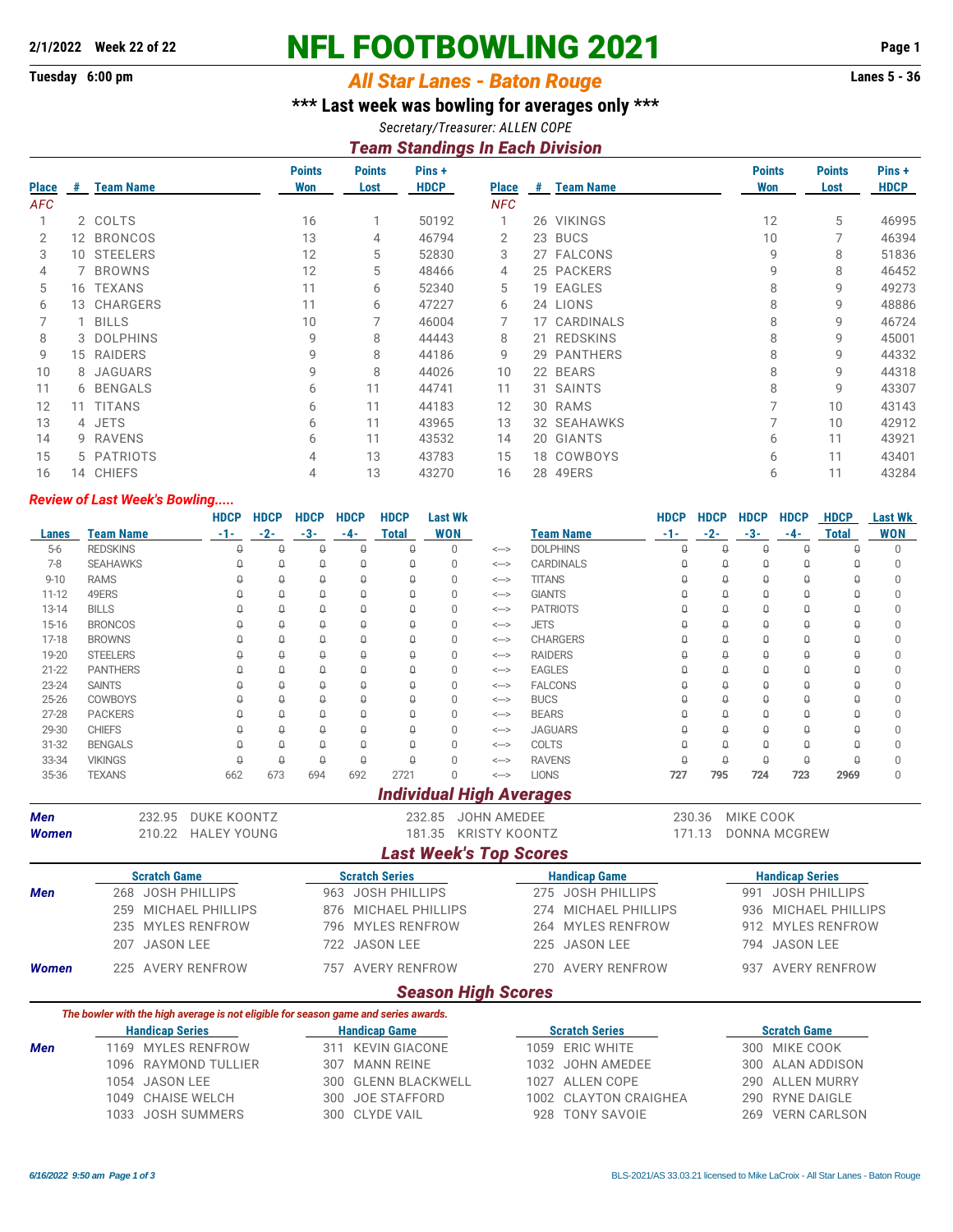| 2/1/2022                            | <b>Week 22 of 22</b>                                         |                 |          |                                                         |                   | <b>NFL FOOTBOWLING 2021</b>                            |                                                          |          |                 | Page 2         |
|-------------------------------------|--------------------------------------------------------------|-----------------|----------|---------------------------------------------------------|-------------------|--------------------------------------------------------|----------------------------------------------------------|----------|-----------------|----------------|
|                                     |                                                              |                 |          |                                                         |                   | <b>Season High Scores - Continued</b>                  |                                                          |          |                 |                |
| <b>Women</b>                        | 1015 AVERY RENFROW<br>987 LYNN MADDEN<br>907 TONI LABOULIERE |                 |          | 306 DONNA MCGREW<br>276 TERESA MAIZE<br>262 TONI DUNCAN |                   | 852 KRISTY KOONTZ<br>685 LISA PUTNAM<br>574 DANA MURRY | 233 TRACY BRYANT<br>182 CANDACE TAYLOR<br>182 JAN GAUDET |          |                 |                |
|                                     |                                                              |                 |          |                                                         |                   | <b>Team Rosters</b>                                    |                                                          |          |                 |                |
| <b>Name</b>                         |                                                              | <b>Pins Gms</b> |          | <b>Avg HDCP</b>                                         |                   | <b>Name</b>                                            | <b>Pins Gms</b>                                          |          | <b>Avg HDCP</b> |                |
|                                     | 1 - BILLS Lane 7 HDCP=171 Avg=468                            |                 |          |                                                         |                   | 2 - COLTS Lane 35 HDCP=86 Avg=564                      |                                                          |          |                 |                |
| <b>TERRY W. LEON</b>                |                                                              | 8246            | 55       | 149                                                     | 63                | <b>CHRISTINE DUNAWAY</b>                               | 808                                                      |          | 4 bk183         | 33             |
|                                     | CHAD L. ZEPPUHAR                                             | 10282           | 66       | 155                                                     | 58                | DAVID SINGLETON                                        | 853                                                      |          | 4 bk190         | 27             |
| <b>BRETT BEARD</b>                  |                                                              | $\Omega$        |          | 0 bk164                                                 | 50                | <b>KEVIN GIACONE</b>                                   | 13765                                                    | 72       | 191             | 26             |
| DAVID LANOIX                        |                                                              | 2140            | 12       | 178                                                     | 37                | <b>ERIC WHITE</b>                                      | 13233                                                    | 58       | 228             | $\Omega$       |
|                                     | <b>GARRETT SHEEHAN</b>                                       | 11504           | 55       | 209                                                     | 9                 | MIKE COOK                                              | 16586                                                    | 72       | 230             | $\Omega$       |
|                                     | 3 - DOLPHINS Lane 27 HDCP=93 Avg=556                         |                 |          |                                                         |                   | 4 - JETS Lane 14 HDCP=179 Avg=460                      |                                                          |          |                 |                |
| <b>JESSIE BELLAZIN</b>              |                                                              | 7650            | 42       | 182                                                     | 34                | DAVID WASCOM                                           | 0                                                        |          | 0 bk131         | 80             |
|                                     | <b>JAMES ROBINSON</b>                                        | 11301           | 62       | 182                                                     | 34                | <b>MIKE MAGEE</b>                                      | 9067                                                     | 60       | 151             | 62             |
| <b>GUY ACKER</b>                    |                                                              | 6530            | 34       | 192                                                     | 25                | SAL PALERMO JR                                         | 11441                                                    | 64       | 178             | 37             |
| <b>CLYDE VAIL</b>                   |                                                              | 12002           | 60       | 200                                                     | 18                | <b>CHRIS PRESCOTT</b>                                  | 7460                                                     | 40       | 186             | 30             |
|                                     |                                                              |                 |          |                                                         |                   | KYLE MILLER                                            | 8021                                                     | 40       | 200             | 18             |
|                                     | 5 - PATRIOTS Lane 15 HDCP=176 Avg=462                        |                 |          |                                                         |                   | 6 - BENGALS Lane 29 HDCP=63 Avg=588                    |                                                          |          |                 |                |
| <b>CHAD ENGELS</b>                  |                                                              | 7042            | 52       | 135                                                     | 76                | DAVID K. ACKOURY                                       | 12013                                                    | 64       | 187             | 29             |
| <b>SCOTT SUMNER</b>                 |                                                              | 4773            | 32       | 149                                                     | 63                | <b>JOEY HEDRICK</b>                                    | 7059                                                     | 36       | 196             | 21             |
|                                     | WILLIAM CHAPMAN III                                          | 2140            | 12       | 178                                                     | 37                | <b>STEVEN T. HAHN</b>                                  | 7396                                                     | 36       | 205             | 13             |
| <b>JASON BRAUD</b>                  |                                                              | 9331<br>10353   | 52<br>56 | 179<br>184                                              | 36<br>32          | <b>JOSH SUMMERS</b>                                    | 14473                                                    | 68       | 212             | 7              |
|                                     | REGGIE MCFADDEN<br>7 - BROWNS Lane 6 HDCP=91 Avg=557         |                 |          |                                                         |                   | 8 - JAGUARS Lane 23 HDCP=173 Avg=466                   |                                                          |          |                 |                |
| <b>BLUE BELLEMIN</b>                |                                                              | 10825           | 61       | 177                                                     | 38                | <b>JILL ARNOLD</b>                                     | 7831                                                     | 68       | 115             | 94             |
| <b>JIM GARBER</b>                   |                                                              | 13611           | 74       | 183                                                     | 33                | <b>BO LOVETT</b>                                       | 1358                                                     | 8        | bk166           | 48             |
| <b>TONY SAVOIE</b>                  |                                                              | 14642           | 74       | 197                                                     | 20                | LUCRETIA FRANKLIN                                      | 9657                                                     | 52       | 185             | 31             |
| MICHAEL RACHAL                      |                                                              | 2725            | 12       | 227                                                     | $\Omega$          | RUSSELL MIZELL                                         | 10736                                                    | 56       | 191             | 26             |
|                                     | 9 - RAVENS Lane 26 HDCP=254 Avg=376                          |                 |          |                                                         |                   | 10 - STEELERS Lane 18 HDCP=43 Avg=624                  |                                                          |          |                 |                |
| <b>KARLA WILBURN</b>                |                                                              | 379             | 4        | 94                                                      | 113               | <b>KRISTY KOONTZ</b>                                   | 13420                                                    | 74       | 181             | 35             |
| <b>TONI LABOULIERE</b>              |                                                              | 7650            | 56       | 136                                                     | 75                | <b>JASON DEBENEDETTO</b>                               | 804                                                      |          | 4 bk211         | 8              |
| <b>JAMES LEBLANC</b>                |                                                              | 8768            | 60       | 146                                                     | 66                | <b>JOHN AMEDEE</b>                                     | 17231                                                    | 74       | 232             | $\mathbf{0}$   |
| <b>LYNN MADDEN</b>                  |                                                              | 9222            | 56       | 164                                                     | 50                | DUKE KOONTZ                                            | 18170                                                    | 78       | 232             | $\overline{0}$ |
|                                     | 11 - TITANS Lane 33 HDCP=207 Avg=428                         |                 |          |                                                         |                   | 12 - BRONCOS Lane 20 HDCP=85 Avg=564                   |                                                          |          |                 |                |
|                                     | <b>SHARON K. PATER</b>                                       | 3626            | 28       | 129                                                     | 81                | <b>GEORGE ALLEMAN</b>                                  | 9274                                                     | 54       | 171             | 44             |
|                                     | VICKI A. HUBBARD                                             | 5727            | 40       | 143                                                     | 69                | <b>STEVE CRAIGHEA</b>                                  | 2220                                                     | 12       | 185             | 31             |
|                                     | CHARLOTTE MANCILL                                            | 5014            | 32       | 156                                                     | 57                | JOE STAFFORD                                           | 14769                                                    | 71       | 208             | 10             |
| <b>TERI TEXADA</b>                  |                                                              | 6963            | 40       | 174                                                     | 41                | <b>CLAYTON CRAIGHEA</b>                                | 15753                                                    | 71       | 221             | 0              |
| <b>MARC PATER</b>                   |                                                              | 4832            | 24       | 201                                                     | 17                |                                                        |                                                          |          |                 |                |
| <b>CHRIS THERIOT</b>                |                                                              | 8229            | 40       | 205                                                     | 13                |                                                        |                                                          |          |                 |                |
|                                     | 13 - CHARGERS Lane 10 HDCP=74 Avg=582                        |                 |          |                                                         |                   | 14 - CHIEFS Lane 31 HDCP=187 Avg=451                   |                                                          |          |                 |                |
| <b>MARC HEBERT</b><br>DARRYL DAIGLE |                                                              | 11567           | 68       | 170                                                     | 45                | <b>WESLEY POWELL</b>                                   | 4448                                                     | 36       | 123             | 87             |
| RYNE J. DAIGLE                      |                                                              | 13525<br>13525  | 72<br>60 | 187<br>225                                              | 29<br>$\mathbf 0$ | DAVID WELLER<br><b>KEVIN SMITH</b>                     | 1872<br>4649                                             | 12<br>27 | 156<br>172      | 57<br>43       |
| <b>GREGORY SNEEE</b>                |                                                              | 942             |          | 4 bk233                                                 | 0                 | CHAD SMOLEK                                            | 11756                                                    | 68       | 172             | 43             |
|                                     |                                                              |                 |          |                                                         |                   | ALEX PARKER                                            | 7261                                                     | 40       | 181             | 35             |
|                                     | 15 - RAIDERS Lane 12 HDCP=178 Avg=462                        |                 |          |                                                         |                   | 16 - TEXANS Lane 21 HDCP=37 Avg=617                    |                                                          |          |                 |                |
| <b>CLINT OSBOURNE</b>               |                                                              | 4408            | 40       | 110                                                     | 99                | JASON L. LEE                                           | 12150                                                    | 61       | 199             | 18             |
|                                     | <b>BRIAN C. BRUNSON</b>                                      | 11014           | 68       | 161                                                     | 53                | MICHAEL PHILLIPS                                       | 7811                                                     | 38       | 205             | 13             |
|                                     | <b>BRENNAN LEBLANC</b>                                       | 11463           | 60       | 191                                                     | 26                | <b>FELICIA BAKER</b>                                   | 7034                                                     | 33       | 213             | 6              |
| CHIP LEBLANC                        |                                                              | 7565            | 36       | 210                                                     | 9                 | <b>JOSH PHILLIPS</b>                                   | 8839                                                     | 41       | 215             | 4              |
|                                     |                                                              |                 |          |                                                         |                   | ROBERT BLACKWELL                                       | 7661                                                     | 34       | 225             | 0              |
|                                     |                                                              |                 |          |                                                         |                   | JACOB DUPRE                                            | 5499                                                     | 23       | 239             | $\mathbf{0}$   |
|                                     | 17 - CARDINALS Lane 9 HDCP=72 Avg=579                        |                 |          |                                                         |                   | 18 - COWBOYS Lane 34 HDCP=189 Avg=448                  |                                                          |          |                 |                |
| <b>DOUG BANKS</b>                   |                                                              | 6288            | 36       | 174                                                     | 41                | <b>TRISTEN REINE</b>                                   | 3236                                                     | 24       | 134             | 77             |
| <b>KEVIN JOHNSON</b>                |                                                              | 10902           | 56       | 194                                                     | 23                | <b>DENISE REINE</b>                                    | 1192                                                     |          | 8 bk146         | 66             |
| <b>BEN ABRAMSKY</b>                 |                                                              | 5910            | 28       | 211                                                     | 8                 | ARNOLD CAMPBELL                                        | 5895                                                     | 35       | 168             | 46             |
|                                     | ALAN M. ADDISON                                              | 15368           | 72       | 213                                                     | 6                 | <b>CHARLES REINE</b>                                   | 1404                                                     | 8        | bk179           | 36             |
|                                     |                                                              |                 |          |                                                         |                   | <b>HERBERT REINE</b>                                   | 11553                                                    | 64       | 180             | 36             |
|                                     |                                                              |                 |          |                                                         |                   | <b>MANN REINE</b>                                      | 11863                                                    | 64       | 185             | 31             |